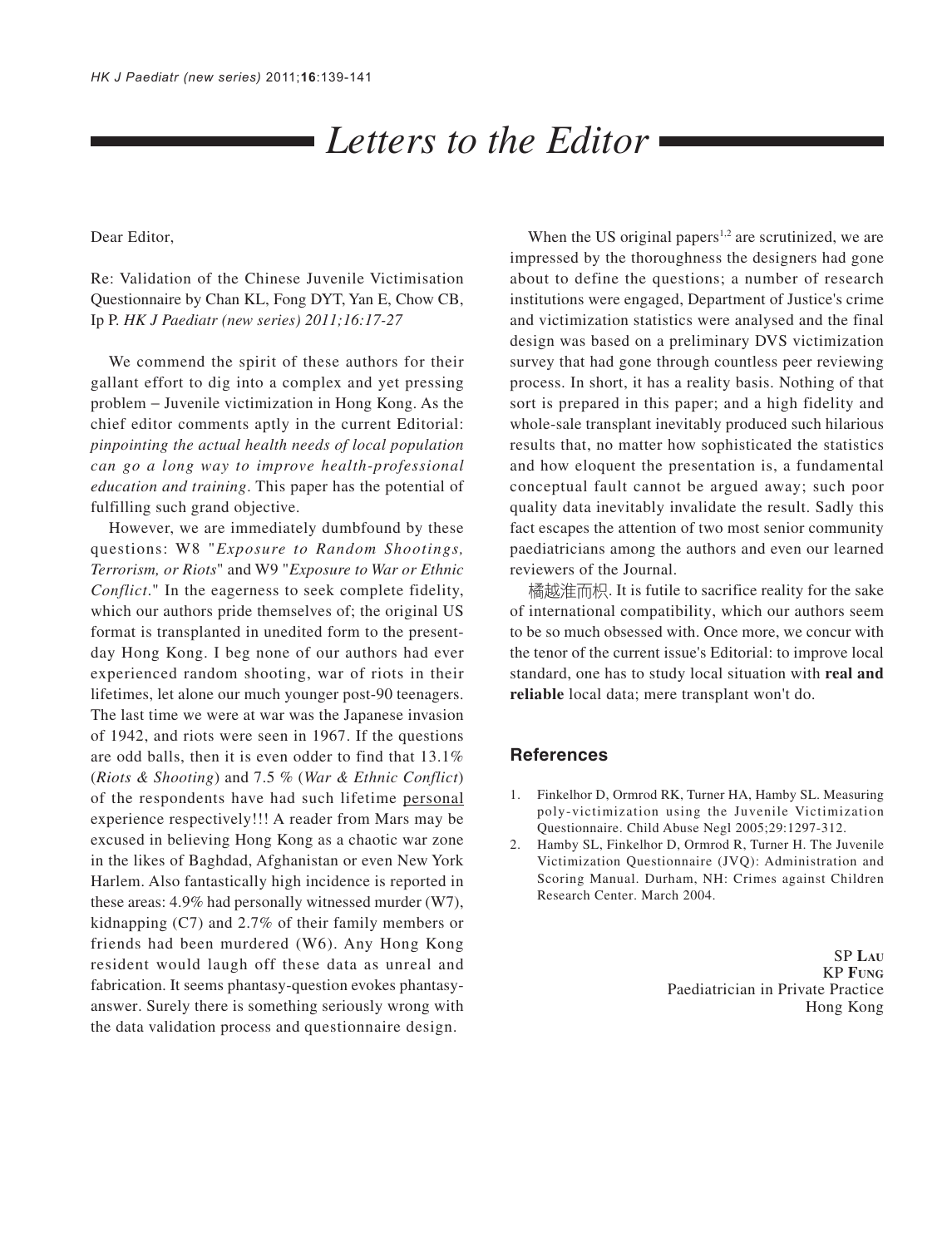# **Reply**

## Dear Editor,

Thank you for the opportunity to reply to the letter from Lau and Fung. In their letter, Lau and Fung speculated the usefulness and reliability of several items of the Chinese Juvenile Victimization Questionnaire (JVQ) when applying on the Hong Kong Chinese population. However, we do not agree to their points that our study was "phantasy- (fantasy-) question evokes phantasy- (fantasy-) answer" and that our data are "unreal" and with "poor quality."

To research is to find out new knowledge rather than confirming our limited understanding of the world. Using an instrument, e.g. the JVQ as well as other measures or scales, for research should include as many possible experiences as the targets might have so as to capture a complete profile of the respondents. Lau and Fung have made an assumption that "none of our authors had ever experienced random shooting, war of riots in their lifetimes, let alone our much younger post-90s teenagers." Yet, reliance of their life experiences and expectations to construct an instrument can be dangerous. Teenagers, especially the post-90s, generally have much exposure, e.g. to a variety of countries and experiences, than the older generations during childhood. As researchers, we should never underestimate or ignore the possible experiences they might have. If we remove the items exploring the "*Exposure to Random Shootings, Terrorism, or Riots*" (W8) from the Chinese JVQ, the prevalence rates of the corresponding type of juvenile victimization may be underreported because individuals such as Jason Leung (梁頌學), a victim of Manila shooting, and those who had experienced riots in Thailand or recent conflicts in Northern Africa can find

no items to report their experiences. Even the respondents have never experienced those kinds of trauma, they can report null to the items and the validity of the Chinese JVQ should not be affected.

Removing the items concerning shootings, terrorism, riots, wars and conflicts exposure can also undermine its usefulness when applying to other Chinese populations living outside Hong Kong. The Chinese JVQ was developed with the aim to assess juvenile victimization in Chinese societies. If some items are deleted based on the assumed situations in Hong Kong, the validity and the applicability of the Chinese JVQ may be challenged.

We acknowledge Lau and Fung for their comments and opinions on our study. However, our data are of good quality and there is definitely no data error or fabrication. Given the potential usefulness of the Chinese JVQ, we would not have them removed but continue to validate it in other Chinese societies.

KL **CHAN** E **YAN** Department of Social Work and Social Administration, The University of Hong Kong, Hong Kong

### DYT **FONG**

Department of Nursing Studies, Li Ka Shing Faculty of Medicine, The University of Hong Kong, Hong Kong

#### CB **CHOW** P **IP**

Department of Paediatrics & Adolescent Medicine, Li Ka Shing Faculty of Medicine, The University of Hong Kong, Hong Kong